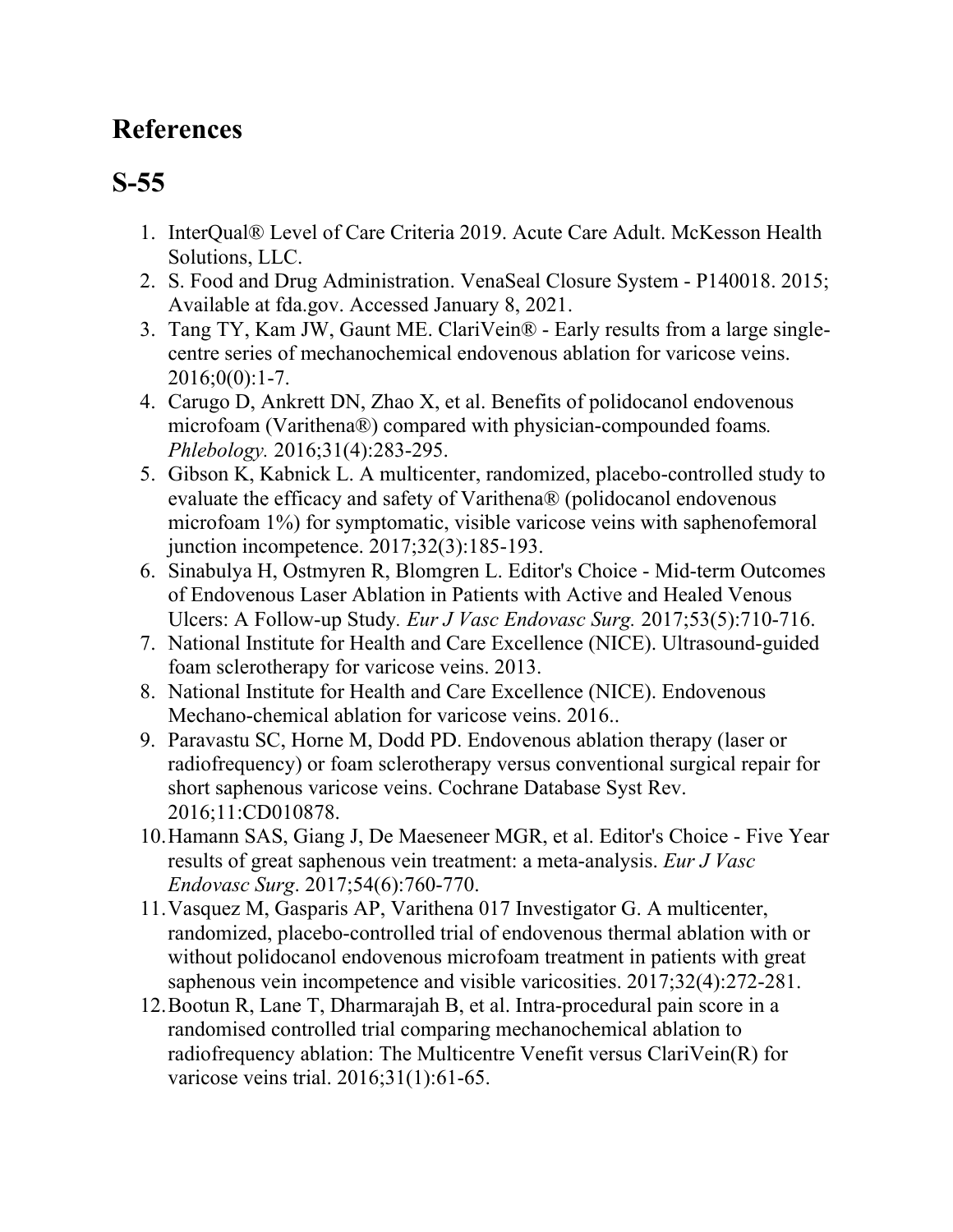- 13.Lane T, Bootun R, Dharmarajah B, et al. A multi-centre randomised controlled trial comparing radiofrequency and mechanical occlusion chemically assisted ablation of varicose veins - Final results of the Venefit versus Clarivein for varicose veins trial. 2017;32(2):89-98.
- 14.Lam YL, Toonder IM, Wittens CH. Clarivein(R) mechano-chemical ablation an interim analysis of a randomized controlled trial dose-finding study. *Phlebology*. 2016;31(3):170-176.
- 15.Sun JJ, Chowdhury MM, Sadat U, et al. Mechanochemical ablation for treatment of truncal venous insufficiency: a review of the current literature. *J Vasc Interv Radiol*. 2017;28(10):1422-1431.
- 16.Witte ME, Zeebregts CJ, de Borst GJ, et al. Mechanochemical endovenous ablation of saphenous veins using the ClariVein: A systematic review. 2017;32(10):649-657.
- 17.Witte ME, Holewijn S, van Eekeren RR, et al. Midterm outcome of mechanochemical endovenous ablation for the treatment of great saphenous vein insufficiency. *J Endovasc Ther.* 2017;24(1):149-155.
- 18.Gibson K, Ferris B. Cyanoacrylate closure of incompetent great, small and accessory saphenous veins without the use of post-procedure compression: Initial outcomes of a post-market evaluation of the VenaSeal System (the WAVES Study). 2017;25(2):149-156.
- 19.Eroglu E, Yasim A, Ari M, et al. Mid-term results in the treatment of varicose veins with N-butyl cyanoacrylate. 2017;32(10):665-669.
- 20.National Institute for Health and Care Excellence (NICE). Ultrasound-guided foam sclerotherapy for varicose veins [IPG440] 2013.
- 21.Vähäaho, SS, Mahmoud, OO, Halmesmäki, KK, et al. Randomized clinical trial of mechanochemical and endovenous thermal ablation of great saphenous varicose veins. *Br J Surg*. 2019;106(5).
- 22.Guo, LL, Huang, RR, Zhao, et al. Long-term efficacy of different procedures for treatment of varicose veins: A network meta-analysis. *Medicine (Baltimore*), 2019;98(7).
- 23.Sarac, AA. Two-year follow-up of a n-butyl-2-cyanoacrylate glue ablation for the treatment of saphenous vein insufficiency with a novel application catheter with guiding light. *Vascular,* 2019;1708538118823838:1708538118823838.
- 24.Moreno-Moraga, JJ, Pascu, MM, Alcolea, JJ, et al. Effects of 1064-nm Nd:YAG long-pulse laser on polidocanol microfoam injected for varicose vein treatment: a controlled observational study of 404 legs, after 5-year-long treatment. *Lasers Med Sci,*
- 25.OvalÄ, CC, Sevin, MM. Twelve-month efficacy and complications of cyanoacrylate embolization compared with radiofrequency ablation for incompetent great saphenous veins*. J Vasc Surg Venous Lymphat Disord*, 2019;7(2).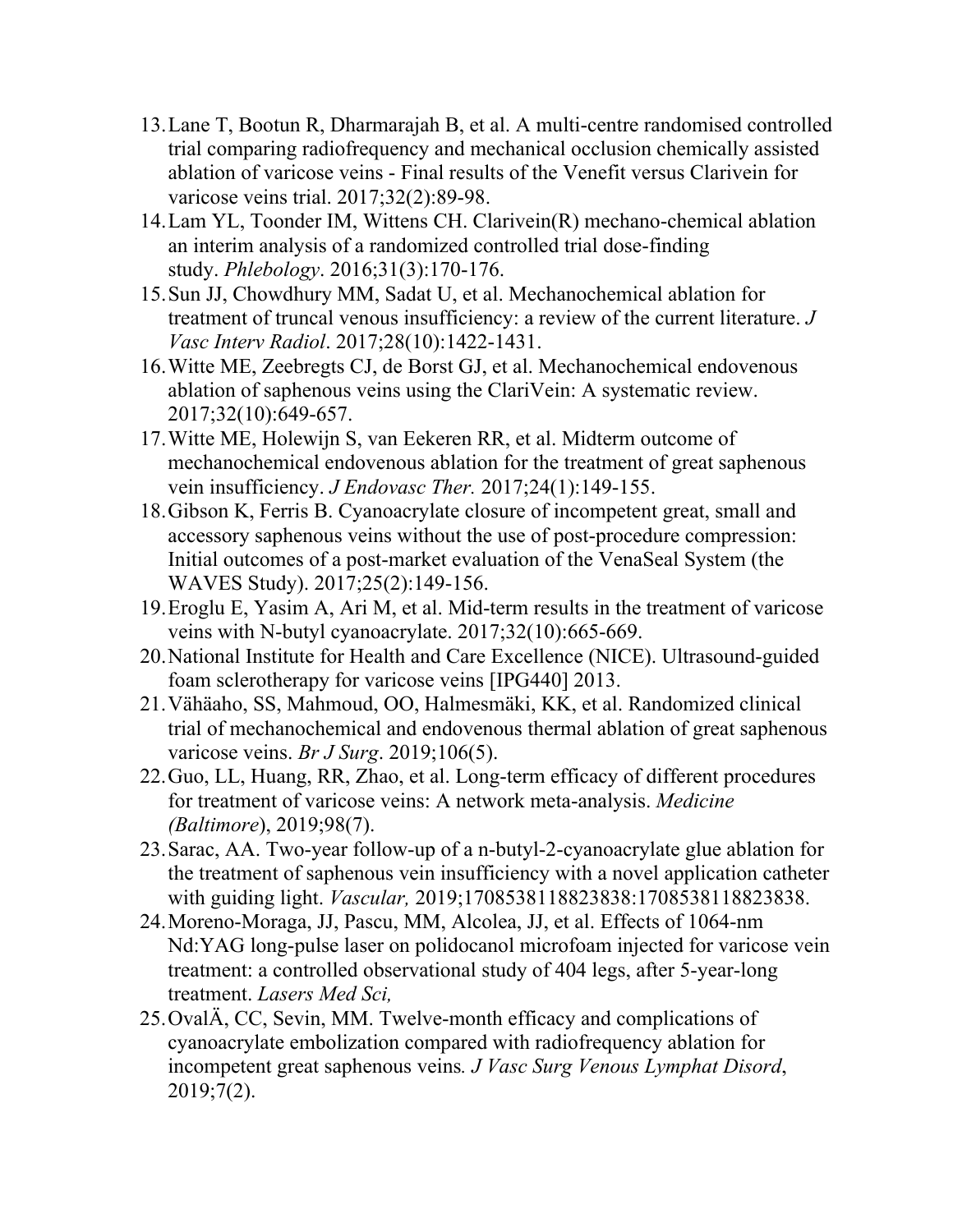- 26.Morrison, NN, Kolluri, RR, Vasquez, et al. Comparison of cyanoacrylate closure and radiofrequency ablation for the treatment of incompetent great saphenous veins: 36-Month outcomes of the VeClose randomized controlled trial.. *Phlebology*. 2018;268355518810259:268355518810259.
- 27.Lam, YY, Lawson, JJ, Toonder, II, et al. Eight-year follow-up of a randomized clinical trial comparing ultrasound-guided foam sclerotherapy with surgical stripping of the great saphenous vein. *Br J Surg*. 2018;105(6).
- 28.Eroglu, EE, Yasim, AA. A Randomised Clinical Trial Comparing N-Butyl Cyanoacrylate, Radiofrequency Ablation and Endovenous Laser Ablation for the Treatment of Superficial Venous Incompetence: Two Year Follow up Results. *Eur J Vasc Endovasc Surg*, 2018;56(4).
- 29.Hayes, Inc. Hayes Medical Technology Directory Report. *Endovenous radiofrequency ablation versus conventional surgery for symptomatic varicose veins: A review of reviews*. Lansdale, PA: Hayes, Inc. January 8, 2020.
- 30.Hayes, Inc. Hayes Medical Technology Directory Report. *Endovenous laser therapy versus conventional surgery for symptomatic varicose veins: A review of reviews* Lansdale, PA: Hayes, Inc. November 7, 2019.
- 31.Wallace T, El-Sheikha J, Nandhra S, et al. Long-term outcomes of endovenous laser ablation and conventional surgery for great saphenous varicose veins. *Br J Surg.* 2018; 105(13):1759-1767.
- 32.Vahaaho S, Mahmoud O, Halmesmaki K, et al. Randomized clinical trial of mechanochemical and endovenous thermal ablation of great saphenous varicose veins. *Br J Surg.* 2019;106(5): 548-554
- 33.Holewijn S, van Eekeren RRJP, Vahl A, et al. Two-year results of a multicenter randomized controlled trial comparing Mechanochemical endovenous Ablation to RADiOfrequeNcy Ablation in the treatment of primary great saphenous vein incompetence (MARADONA trial). *J Vasc Surg Venous Lymphat Disord.* 2019;7(3): 364-374
- 34.Mohamed AH, Leung C, Wallace T, et al. A Randomized Controlled Trial of Endovenous Laser Ablation Versus Mechanochemical Ablation With ClariVein in the Management of Superficial Venous Incompetence (LAMA Trial). *Ann Surg*. 2020.
- 35.Thierens N, Holewijn S, Vissers WH, et al. Five-year outcomes of mechanochemical ablation of primary great saphenous vein incompetence. *Phlebology*. 2020;35(4):255-261
- 36.Gibson K, Khilnani N, Schul M, et al. American College of Phlebology Guidelines - Treatment of refluxing accessory saphenous veins. 2017;32(7):448-452.
- 37.Morrison N, Gibson K, Vasquez M, et al. VeClose trial 12-month outcomes of cyanoacrylate closure versus radiofrequency ablation for incompetent great saphenous veins. *J Vasc Surg Venous Lymphat Disord.* 2017;5(3): 321-330